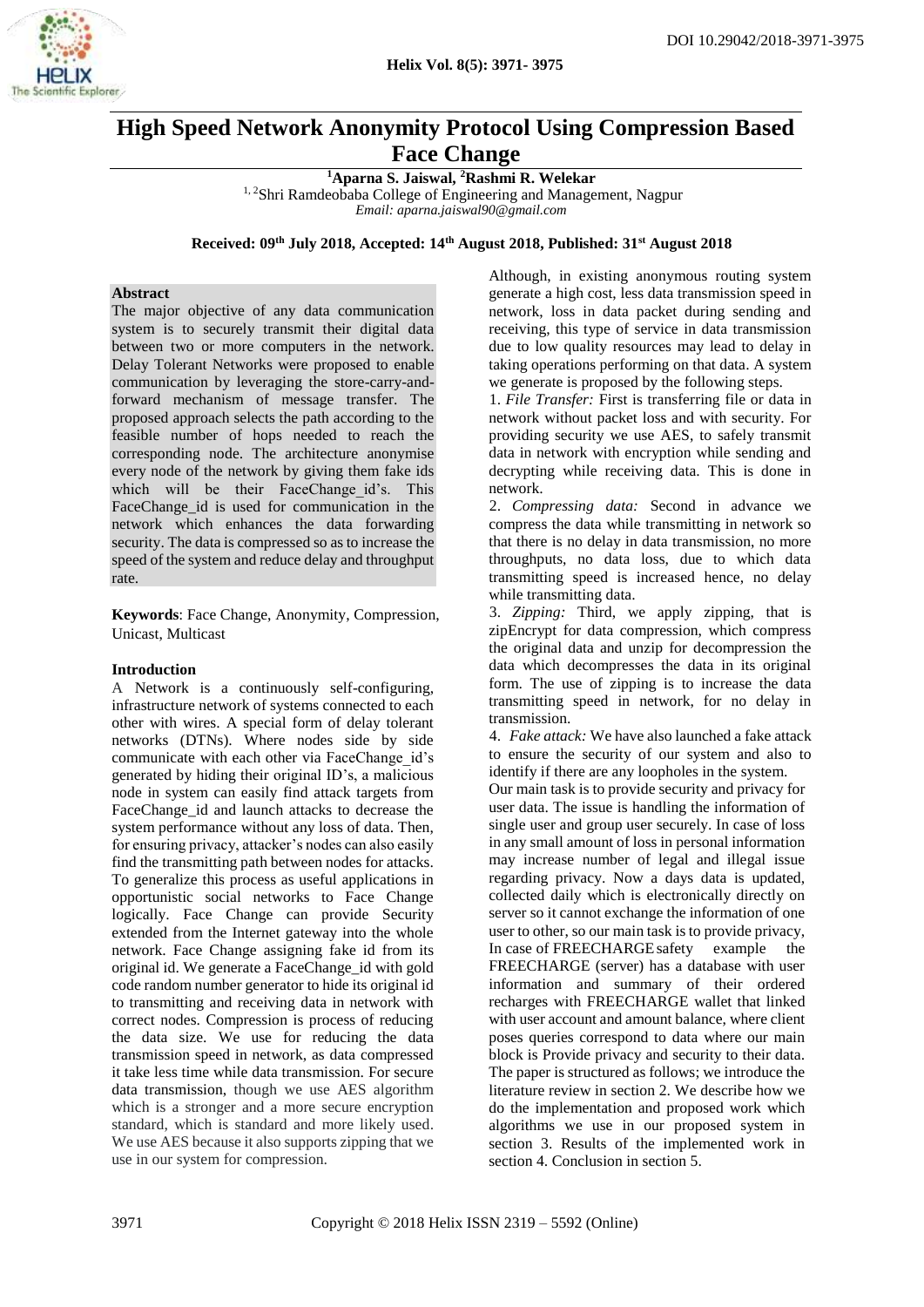#### **Literature Survey**

#### *FaceChange Attaining Neighbor Node Anonymity in Mobile*

In this paper work is done on face change, where we change node id with face change id which is in the form of pattern. Face change id is done so that the third party cannot access the confidential information sending from one node to another node in a network. Only the node which has face change id will retrieve the information send from other node. The receiving node identifies the sender node by classifying the pattern. Face change in this used to provide privacy and security to the node. [1]

*Dissent Numbers: Making Strong Anonymity Scale* In this paper work done is to making the scale anonymity strong. This works on current prototype, local area network web browsing and wide area network group messaging. To show the use of dissent they use WiNoN system which is virtual machine to identify user browsing OS environment which uniquely identifying the user. For that they use one anonymous micro blogging application and work is done. The micro-blogging prototype system runs on PlanetLab and DeterLab having capacity of managing 2000 to 5000 node. The short messages are send in Dissent protocol with use of HTTP API [2].

#### *Anonymous Communication: Peer-to-Peer Networks*

In this paper work done is to provide more privacy and security because main issue in peer-to-peer networks is anonymity. The main purpose is to find attacker. Peer-to-peer network is very important, because it gives vital information about the system to attacker to compromise the networks. Where some common types of attack are *Time-to-Live Attacks*, *Denial of Service Attacks, Statistical Attacks and Traffic analysis.* The work done is based on dual path paradigm where one is request path and another is response path [3] and one private key use which provides more efficiency.

#### *Privacy and anonymity:*

Anonymity is present in the concept of privacy. Anonymity refers to the matters related to the identity. This ensures that the user may use resources and services without leaking their identity. Privacy concerns with user protection against discovery and misuse of identity by other user. First work is done by analyzing threats using all layers of OSI model [5]. The level of privacy is linked with type of encryption method algorithm used. Some algorithm of encryption might use are Public-key cryptography and algorithms such as RSA [6] and DSA [7]. Proxy server, Onion Routing, TOR which are the solutions to protect privacy and anonymity on the web [4].

#### **Proposed Method**

# *System Design of FaceChange*

A. System Setup:

As per the system we have to design, the trusted node first generate the parameter that is FaceChange\_id used to communicate. Trusted node select the data, encrypt with AES () and apply ZIPPING to compress the data, which is use speedup the transmission securely with encryption and decryption. In addition trusted node has the private key that is Real IDs and public key FaceChange id's use for the securely transmitting the data. Finally the transmission done securely with the generated parameters and done with following steps:

• Trusted node creates a pair of public/private key (Real\_id's, FaceChange\_id's) by the same method used by nodes and their Real\_id's to other node.

• Trusted node fetches the system parameter and its Real\_id and FaceChange\_id from other trusted node.

B. Neighbor Node Anonymity in FaceChange: The node that does not know the Real\_id's of the other nodes in the network. To transmit the data from the node to node we generate FaceChange id for every node. While sending data if any node disconnects and not able to receive the files because of the not proper parameter to receive the data such as real IDs and FaceChange id's, then the data files are not transferred to receiver node. We cannot able to change the IP address and PORT number through the software, we have to change it every time while the transmission. Therefore, for that we change the node behavior which can further generate it automatically. We later design the FaceChange\_id's using FaceChange algorithm to ensure that neighbor node anonymity is preserve in these processes.

#### *Advanced Encryption Standards*:

 $\Box$ Compared to DES, AES is stronger encryption algorithm because in AES 128 bits is applied. The process model of AES is shown in Fig. 1.



**Fig. 1 Process Model of AES**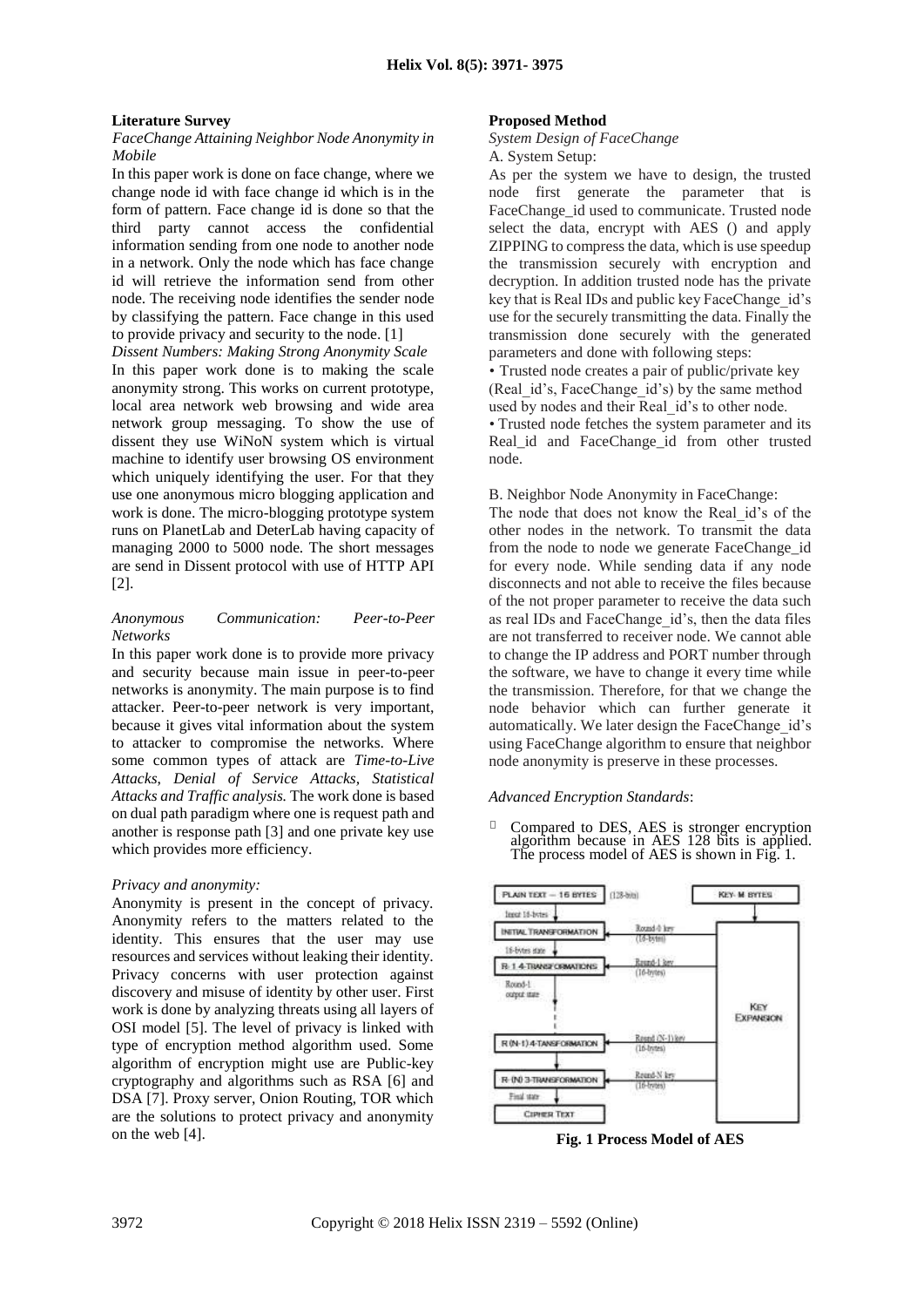Rounds – In AES the number of rounds is not fixed, it depends on the size of the key i.e. if we are applying a key of 16-bytes then the total number of rounds will be 10; for 24-bytes key there will be 12 rounds whereas for 32-bytes key there will be 14 rounds. One extra round is added i.e. for 16-bytes key there will be total 11 rounds because the rounds starts with round-0.

Key Expansion – In this block key expansion takes place in which the key is divided into 16-bytes before it is applied. Division of key takes place in a block which is of 16-bytes size.

Block – The block consist of 16-bytes and one particular column represents group of words i.e. one column represents one word. So, in one round we apply 4 words. As we said before that we have 11 rounds for 16- bytes of plain text and we are applying 4 words in one round, so our key is totally divided into 44 words. Similarly, if we have 12 rounds then our key will be divided into 52 words.

Transformation – In round-0 the transformation takes place by only applying the key. From round-1 to round (N-1) 4 transformations takes place viz.

(i) Substitution – Here S-box is applied. Suppose we have  $4*4$  matrixes and having a value  $S_{1,1}$  in it. So for substitution of  $S_{1, 1}$  the algorithm will check coordinate value of  $(x, y)$  i.e.  $(1, 1)$  in S-box and replace the original value  $S_{1, 1}$  with  $S'_{1, 1}$  in the new matrix. Hence all the values are substituted by this method and a new Matrix is formed;

(ii) Shifting of Rows – Consider the example of  $4*4$ matrixes. Here, the  $1<sup>st</sup>$  row is kept as it is. The  $2<sup>nd</sup>$ row is shifted by 1 byte. The 3rd row is shifted by 2 bytes, and the  $4<sup>th</sup>$  row is shifted by 3 bytes;

(iii) Mixing Columns – Here, one particular column is multiplied with a fix value and the resultant values are put in the column. In the same way all the 4 columns are multiplied and we get a new 4\*4 matrix; (iv) Add round key – This is same as explained above for rounds. At the end of every round this step is performed. If this step is not done before the starting of next round then we will not get the security in that particular round. In last round (N) only 3 transformations take place, here, mixing of columns is not used.

After all the process is done, lastly we get the cipher text which is also of 16-bytes.

The decryption process in AES: The rounds which we have applied during the encryption process in the same format we have to go in the reverse direction for decrypting the cipher text.

#### **Results and Discussions**

In current methods, when data is send through the network where each node is able to access the data and able to find the node who is sending that data. Here to ensure the privacy, security and high speed transmission of data we are using the keys: Public key and Private key where the node sending the data share information in the network with his private key by applying it publicly so that it can travel among every node in the network and only the node who has that private key can access the data or shared information in the network.

In our system the task we have done is id assignment to the node for exchanging messages or information from one node to another node. For that we are assigning a new id to each node in a network which we called FaceChange\_id which is of 20 digit anonymous key generated using gold code random number generator algorithm, FaceChange id used to anonymise the real id of the node, the only node having correct FaceChange id is able to send and receive the data travel in the network. While we are sending a data or information from one node to another node, first we have to start the server in the receiving position, when server is on and connection is established using the face change id generated then only the data received at the server side which is other node.

While sending the data from one node to another node the key is generated which contains first eight digit of both the sending node FaceChange\_id followed by eight digit of receiving node FaceChange\_id for sending the data between sender and receiver, after generating this key only data send in network in encrypted form from one node to another node in the network with the help of this key. For data encryption we use the AES algorithm to encrypt the original data and sending via network to the receiver. Where the receiver node is only able to receive the data if the receiving node has generate a key of its own eight digit FaceChange id followed by eight digit of sending node FaceChange id, which gives access for receiver node to receive the data.

The table below shows the result and comparison between the factors that we calculate to show how our system is more efficient than the other. In table below we send the data in the form of byte that is small message, then we send a paragraph in the form of message, then we send image .png file, .docx file, .pdf file and check the efficiency. Then we get the result how efficiently our system generated that output than the previous one. The table below is shown with the parameter's data length, delay and throughput.

|                                                     |             |     |                                           |    | Throughput in |        |
|-----------------------------------------------------|-------------|-----|-------------------------------------------|----|---------------|--------|
|                                                     | Data Length |     | Delay in ms                               |    | bps           |        |
| Parameters                                          | Existing    |     |                                           |    |               |        |
|                                                     | Proposed    |     | ExistingProposed Existing Proposed        |    |               |        |
|                                                     |             |     | System System System System System System |    |               |        |
| <b>Short</b>                                        |             |     |                                           |    |               |        |
| Message                                             | 43          | 29  | $\mathcal{L}$                             | 1  | 21500         | 29000  |
| Long                                                |             |     |                                           |    |               |        |
| Message                                             | 241         | 161 | 3                                         | 1  | 80333         | 161000 |
| Image                                               |             |     |                                           |    |               |        |
| (.png file)                                         | 546         | 386 | 47                                        | 22 | 11617         | 17545  |
| Word                                                |             |     |                                           |    |               |        |
| Document                                            | 66          | 44  | 19                                        | 4  | 3473          | 11000  |
|                                                     |             |     |                                           |    |               |        |
| PDF File                                            | 297         | 182 | 33                                        | 9  | 9000          | 20222  |
| <b>TABLE I Effectiveness of the Proposed System</b> |             |     |                                           |    |               |        |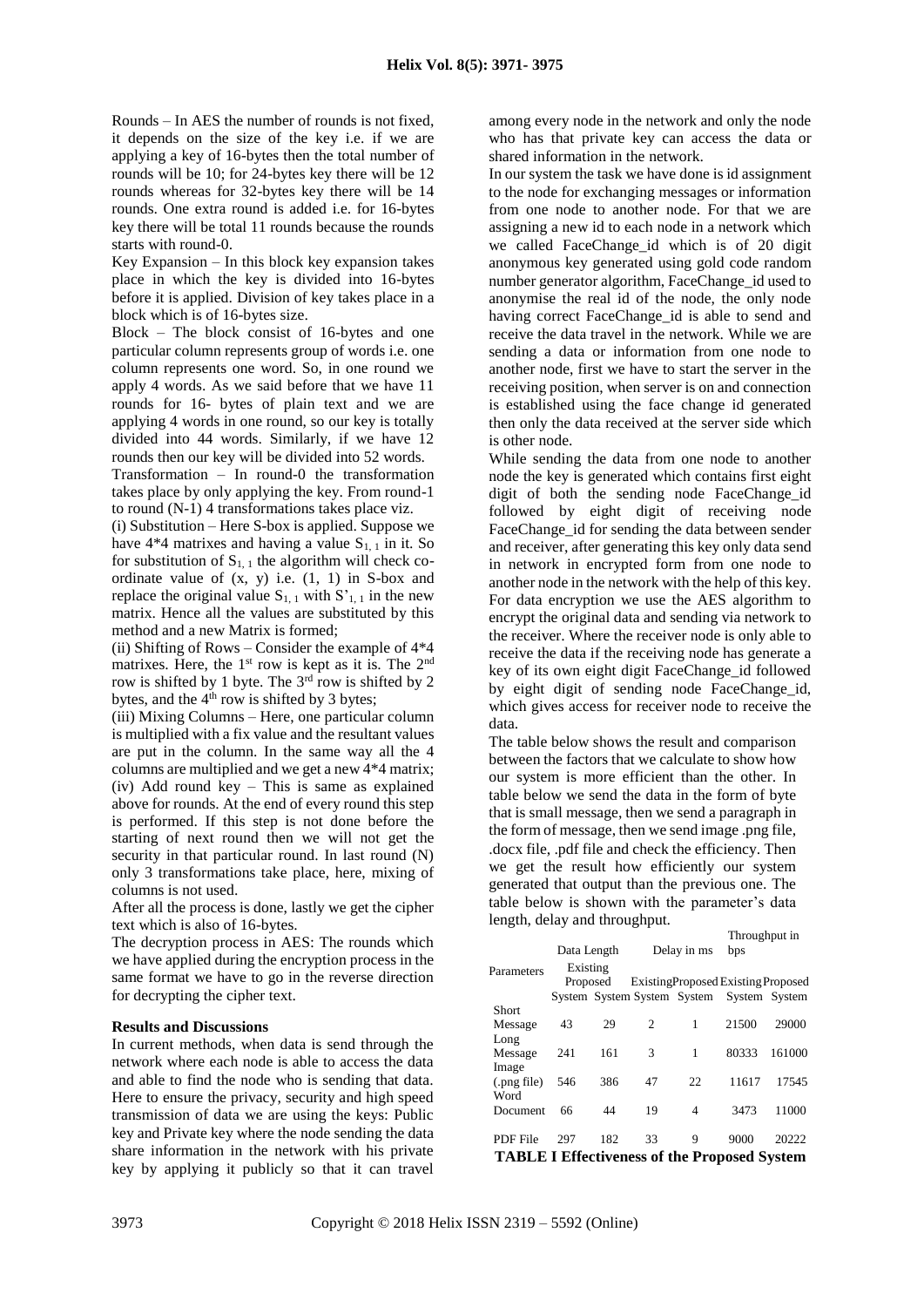The above table shows the Effective results of our proposed system. It shows the comparison between the existing system and the proposed system. The data length is reduced because the data is been send in the compressed form. The delay time is also reduced because of compression and data transmission speed is increased. Due to this decrease in delay time, the throughput rate is increased. This leads to an improved privacy security system.



**Fig. 2 Analysis of Data Length**



**Fig. 3 Analysis of Delay in receiving the data**





Data compression is important. It storage requirements and improve transfer speed over standard connections. Data compression algorithms are capable of breaking down longer string data into shorter ones. And assembling them later using what they retain. The test results of data compression are shown in Fig. 2.

Due to data compression the transferring speed of data is increased. This leads to reduction in delay time. The delay time is calculated by using the below equation and the test results of delay is shown in Fig. 3.

$$
Delay = Receveing time - Transmission time
$$
\n(1)

The reduction in delay time leads to the increase in throughput rate. Throughput is calculated using the equation below and the test results are shown in Fig. 4.

$$
Throughput = \frac{Data Length}{Delay} \tag{2}
$$

# **Conclusion**

In this paper, we propose High Speed Network Anonymity Protocol Using Compression Based Face Change, which enables every node to send their confidential information to other nodes without revealing their real ids. The communication takes place with their FaceChange id's only. Here only the sender node knows the real id of the receiver node to which the data is to be sent and also only the receiver node knows the real id of the owner of the data. We have compressed the data which increases the data forwarding speed and reduces delay and throughput rate.

## **References**

*[1]* Kang Chen, Member and Haiying Shen, "Face Change: Attaining Neighbor Node Anonymity in Mobile Opportunistic Social Networks With Fine-Grained Control" in *IEEE/ACM Transactions on Networking(TON), vol. 25 issue 2, April 2017.*

[2] David Isaac Wolinsky, Henry Corrigan-Gibbs, and Bryan Ford, "Dissent in Numbers: Making Strong Anonymity Scale" in *10th USENIX Symposium on Operating Systems Design and Implementation (OSDI '12), 2016-04-10.*

[3] Ehsan Saboori and Shahriar Mohammadi, "Anonymous Communication in Peer-to-Peer Networks for Providing more Privacy and Security" in International Journal of Modeling and Optimization, Vol. 2, No. 3, June 2012.

[4] Adrian Yanes, "Privacy and Anonymity" in arXiv preprint arXiv: 1407.0423, 2014

[5] Opportunistic Mobile Networks: Advances and Applications: By Sudip Misra, Barun Kumar Saha, Sujata Pal, Chapter 8.

[6] J. Jonsson and B. Kaliski, "Public-Key Cryptography Standards (PKCS) #1: RSA

Cryptography Specifications", Version 2.1. RFC 3447 (Informational), February 2003.

[7] National Institute of Standards and Technology. FIPS PUB 180-1: Secure Hash Standard. April 1995. Supersedes FIPS PUB 180 1993 May 11.

[8] K. Chen and H. Shen, "Fine-grained encountering information collection under neighbor anonymity in mobile opportunistic social